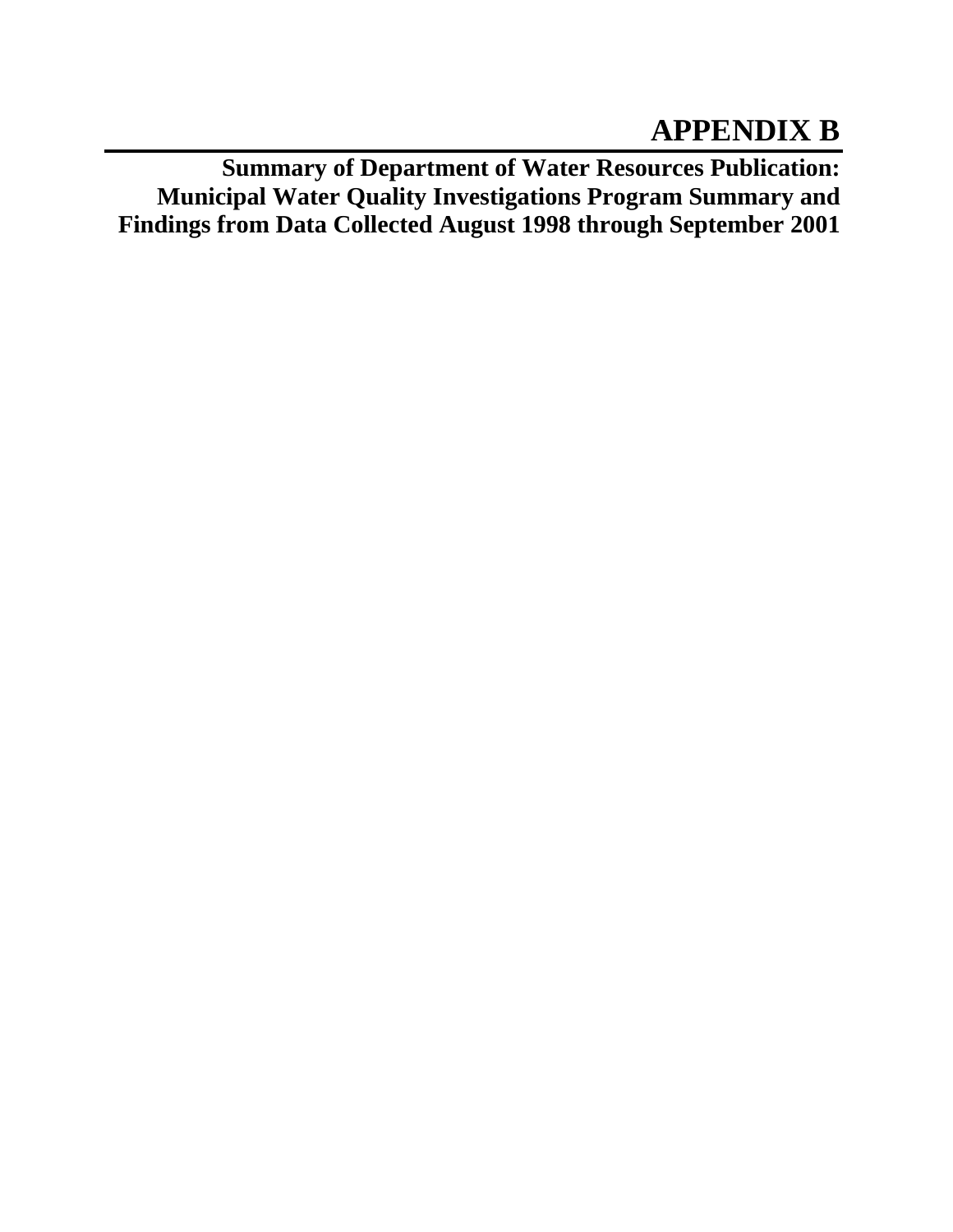## **SUMMARY OF MWQI MONITORING DATA**

The following is a summary of the information presented in the DWR publication *Municipal Water Quality Investigations (MWQI) Program Summary and Findings from Data Collected August 1998 through September 2001* with respect to the following constituents:

- Electrical Conductivity
- General Chemistry
- Nitrate

## **Electrical Conductivity**

The data suggest that seawater influence was the primary source of salinity throughout the western Delta as indicated by the high median electrical conductivity (EC) and the wide EC range at Mallard Island (B-1).

EC in the Delta channel stations generally varied with their distance from the Mallard Island station where seawater influence was the greatest. An exception was the Delta-Mendota Canal where the San Joaquin River influence may play a major role (B-1).

EC of San Joaquin River water is significantly higher than waters from the American and Sacramento rivers, partially due to discharge of recirculated irrigation water from the Delta-Mendota Canal, which is seawater-influenced. Salinity was significantly lower at Delta channel and diversion stations than at the San Joaquin River due to the dilutional effects of water from the Sacramento and other Rivers that drain from the eastern Sierra Mountains.

In addition to seawater intrusion, salinity in Delta waters is affected by sources that include watershed runoff, urban discharges, and agricultural drainage. Salinity loads from the watersheds were significant during the wet months, especially after each of the first few significant rain events.

## **General Chemistry**

Concentrations of the major anions (chloride and sulfate) and cations (sodium, magnesium, and calcium) can be roughly divided into 3 groups.

The group with the lowest concentrations is not affected by seawater influence. Stations of this group include the American River at E.A. Fairbairn WTP, the West Sacramento WTP Intake, and the Sacramento River at Hood. Within this group, chloride ranged from 1 to 12 mg/L, sulfate ranged from 1 to 15 mg/L, sodium ranged from 2 to 17 mg/L, and the combined calcium and magnesium from 5.0 to 28.9 mg/L (B-2 and B-3).

Seawater influences resulted in the detection of the highest concentrations at the Mallard Island station (B-2 and B-3).

The remaining stations belong to the third group, which is either directly or indirectly is affected by seawater (except for the Natomas East Main Drainage Canal station). The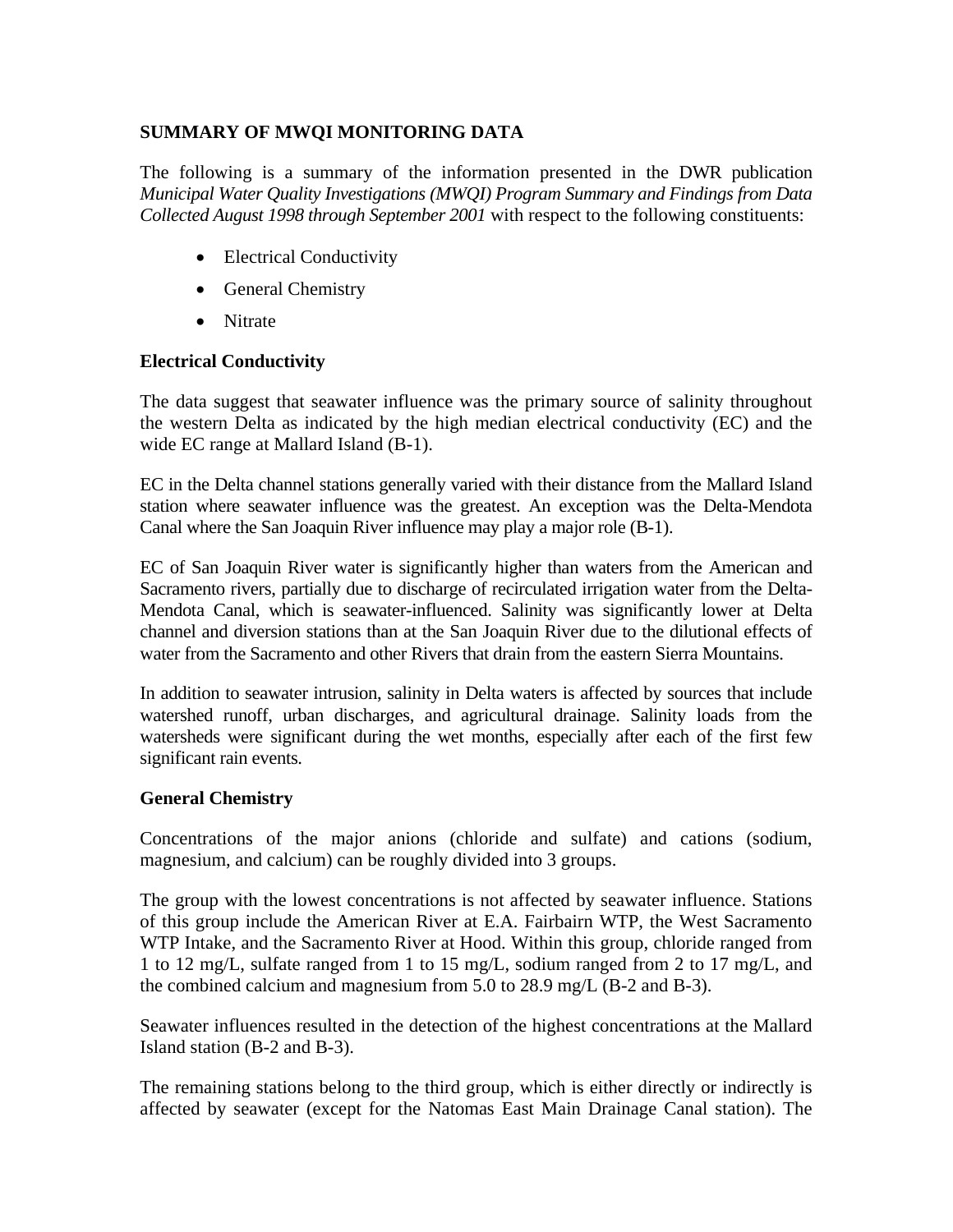concentrations of the major anions and cations in these stations were similar, with these concentrations being slightly higher in the San Joaquin River stations (B-2 and B-3).

Agricultural drainage waters, which often contain higher levels of salinity, affect the stations on the San Joaquin River and Old River. Nevertheless, agricultural return water is a relatively small fraction of the water in the San Joaquin River system and in the Old River; therefore, chloride and sulfate in these river stations remained relatively low despite the discharges from agricultural drainage sites. Average and median salinity levels were similar in the urban drainage Natomas East Main Drainage Canal and in Delta Channel/Old River stations. However, the ranges were narrower in the Natomas East Main Drainage Canal than in the Old River, suggesting that salinity was less variable in Natomas East Main Drainage Canal than in Old River. Sulfate concentrations were higher at Natomas East Main Drainage Canal than at the American River at E.A. Fairbairn WTP, the Sacramento River at Hood, and the West Sacramento WTP Intake, but lower than at all other stations.

Similar to the salinity levels, the lowest hardness was found in the American River water, and the greatest hardness was found at Mallard Island, which is heavily influenced by seawater. If the Mallard Island station is excluded, hardness for the river and Delta channel stations ranged from 14 to 245 mg/L as  $CaCO<sub>3</sub>$  (B-4). Hardness at the 2 San Joaquin River stations and the 2 agricultural drainage stations were similar and were approximately twice as high as hardness at the 2 upper Sacramento River stations. The 2 Delta channel stations, the Banks Pumping Plant, the Delta-Mendota Canal, and the Natomas East Main Drainage Canal had similar water hardness. However, hardness at the Contra Costa Pumping Plant was somewhat higher than at the Delta channel stations. This may be due to the Contra Costa Pumping Plant's proximity to Mallard Island and the impact from seawater.

### 5.1.1.3 Nitrate

During the reporting period, nitrate was also monitored at all stations. Nitrate concentrations were highest in the San Joaquin River and the Old River and were also high in the agricultural and urban drainage sites. Consequently, nitrate was moderately high at all of the diversion stations (B-5). These high nitrate levels indicated high total nitrogen reserves in Delta waters.

Despite some slight variations, nitrate at the diversion stations was generally higher in the wet months of each year and lower in the dry months (B-6). Lowered nitrate concentration during the dry months may be partly attributable to increased agal activities in the rivers and channels of the Delta.

Nitrate concentration in the San Joaquin River as measured at the Vernalis station is much higher than in the Sacramento River as measured at the Hood station (B-6). Although a wet month nitrogen buildup and an early dry month decline were also observed in both rivers, seasonal changes of nitrogen in the rivers were different from those at the diversion stations. Nitrogen levels in both rivers began to rise in June of each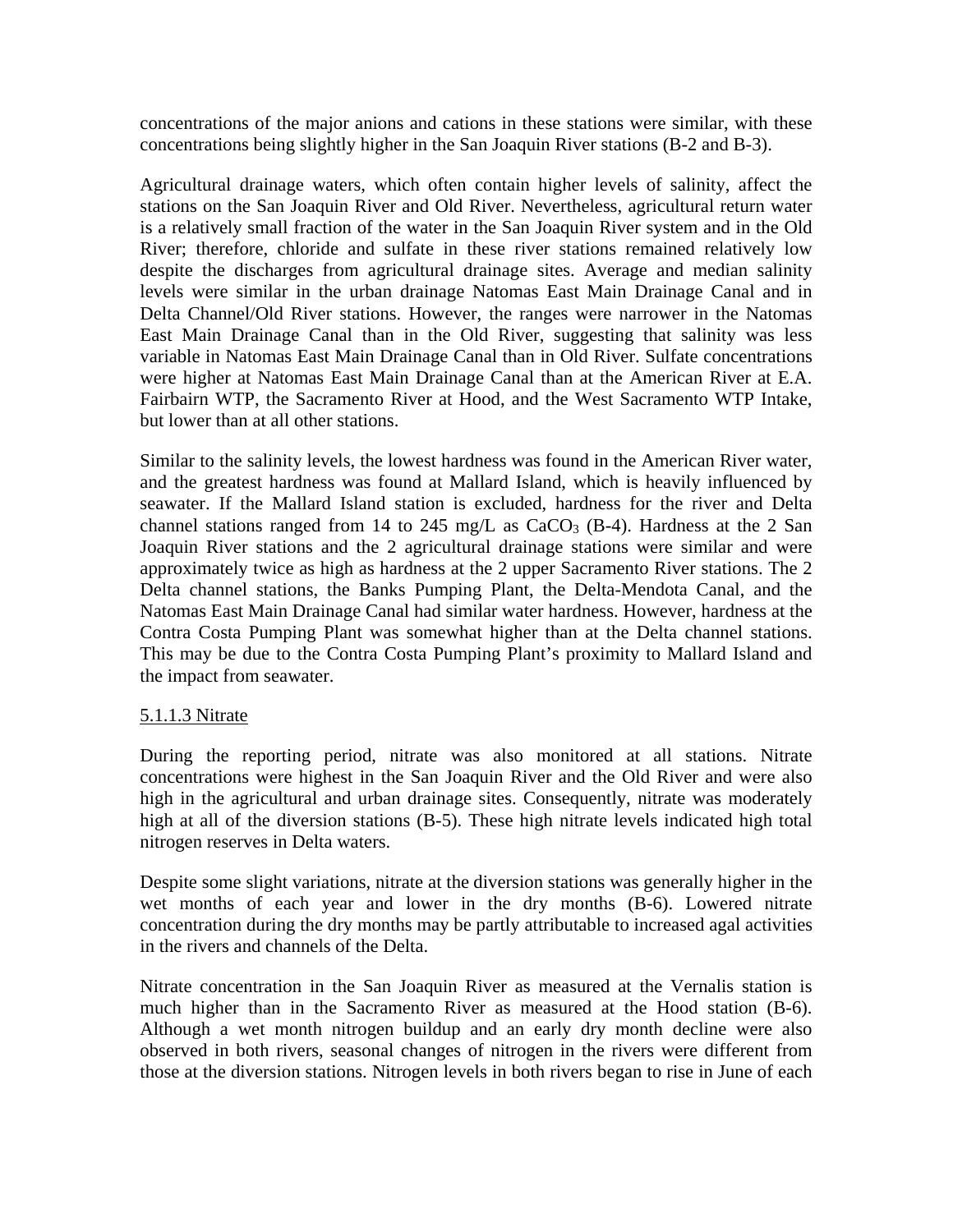year and reached the highest levels between July and October, which coincide with the agricultural drainage inflows to both rivers.

At the Banks Pumping Plant, ammonia, Kjeldahl nitrogen, and phosphorus were also monitored in addition to nitrate (B-5). Kjeldahl nitrogen, which includes organic forms of nitrogen, ranged from 0.3 to 0.8 mg/L with average and median concentrations of 0.5 and 0.4 mg N/L, respectively. The sum of nitrate as nitrogen  $(NO<sub>3</sub>-N)$  and Kjeldahl nitrogen was from 0.13 to 1.20 mg/L. Ammonia was frequently detected at low levels at the Banks Pumping Plant.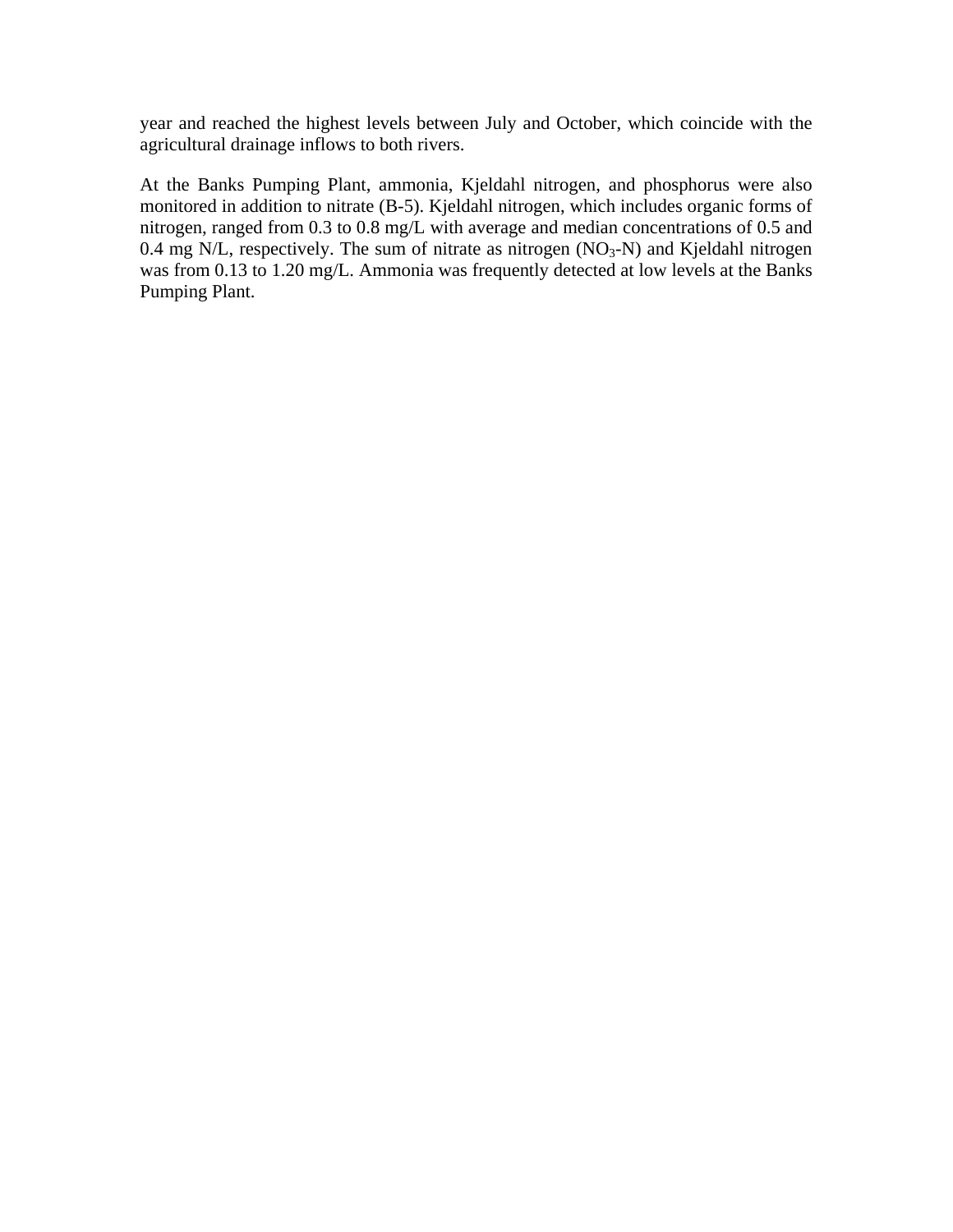

### Figure C Electrical conductivity: Range, median ( $\mu$ S/cm)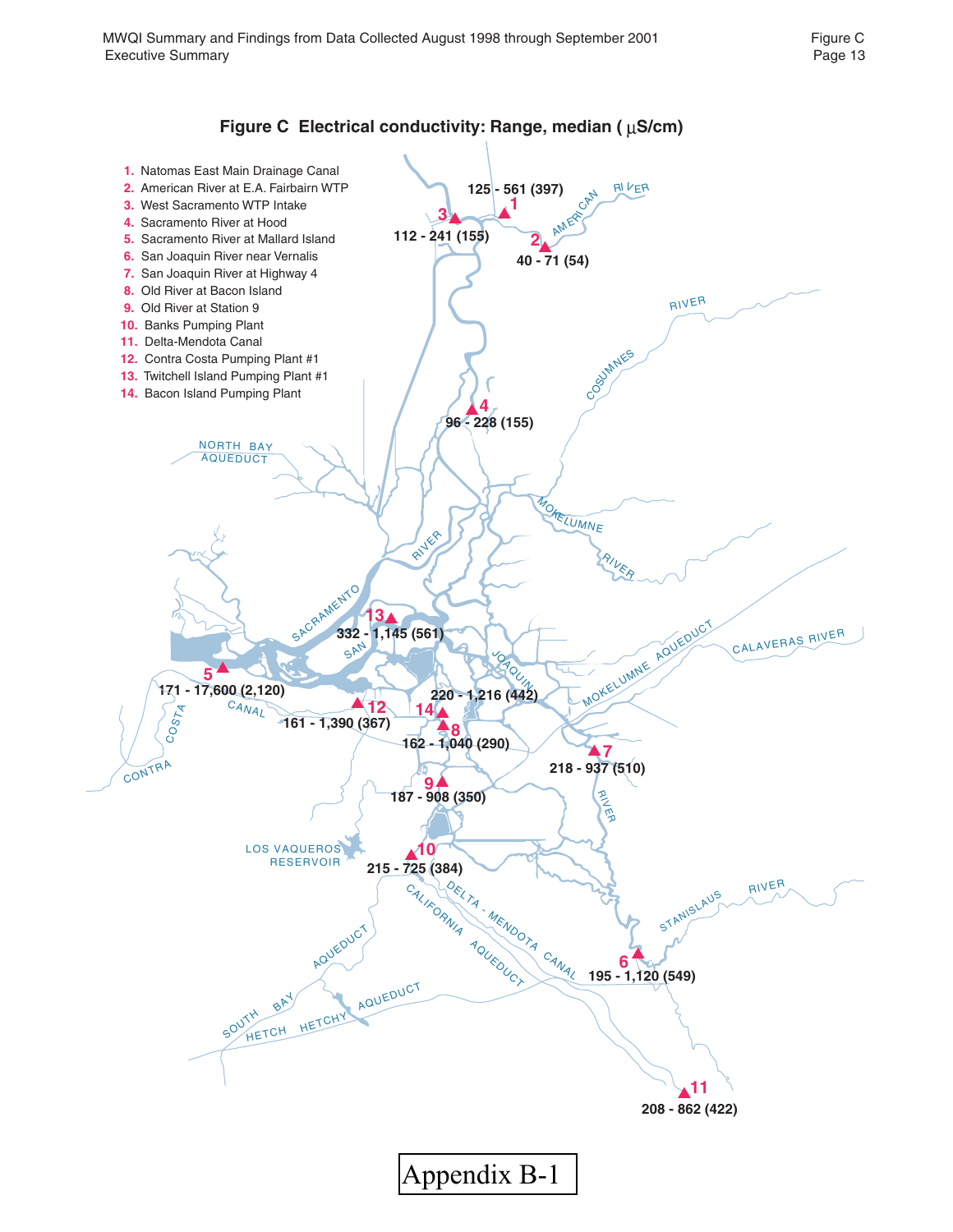|                                        |               | Chloride   |                |        | Sulfate       |            |                |        |
|----------------------------------------|---------------|------------|----------------|--------|---------------|------------|----------------|--------|
| Station                                | Sample number | Range      | Average        | Median | Sample number | Range      | Average        | Median |
| American and Sacramento River stations |               |            |                |        |               |            |                |        |
| American River at E.A. Fairbairn WTP   | 37            | $1 - 2$    | $\overline{c}$ | 2      | $31/37^a$     | $1 - 6$    | $\overline{c}$ | 2      |
| West Sacramento WTP Intake             | 38            | $2 - 12$   | 5              | 4      | 38            | $3 - 15$   | 7              | 6      |
| Sacramento River at Hood               | 158           | $2 - 11$   | 6              | 5      | 159           | $2 - 15$   | 7              | 7      |
| Sacramento River at Mallard Island     | 30            | 10-4,660   | 964            | 458    | 31            | $11 - 637$ | 138            | 58     |
| San Joaquin River stations             |               |            |                |        |               |            |                |        |
| San Joaquin River near Vernalis        | 153           | 16-139     | 64             | 65     | 153           | $23 - 164$ | 67             | 68     |
| San Joaquin River at Highway 4         | 35            | $19 - 128$ | 64             | 60     | 35            | $22 - 130$ | 65             | 65     |
| Delta channel stations                 |               |            |                |        |               |            |                |        |
| Old River at Station 9                 | 34            | $13 - 190$ | 48             | 39     | 38            | $12 - 71$  | 29             | 26     |
| Old River at Bacon Island              | 34            | $10 - 246$ | 45             | 30     | 38            | $8 - 42$   | 23             | 22     |
| Diversion stations                     |               |            |                |        |               |            |                |        |
| <b>Banks Pumping Plant</b>             | 35            | $18 - 151$ | 48             | 43     | 38            | $14 - 60$  | 33             | 31     |
| Delta-Mendota Canal                    | 28            | $19 - 122$ | 55             | 51     | 31            | $14 - 125$ | 40             | 33     |
| Contra Costa Pumping Plant             | 27            | $9 - 224$  | 65             | 36     | 30            | $11 - 195$ | 54             | 38     |
| Agricultural drainage stations         |               |            |                |        |               |            |                |        |
| Bacon Island Pumping Plant             | 25            | $18 - 132$ | 62             | 49     | 24            | $10 - 343$ | 71             | 44     |
| <b>Twitchell Island Pumping Plant</b>  | 31            | $45 - 191$ | 100            | 90     | 33            | $11 - 127$ | 39             | 28     |
| Urban drainage station                 |               |            |                |        |               |            |                |        |
| Natomas East Main Drainage Canal       | 41            | $6 - 71$   | 41             | 44     | 41            | $6 - 34$   | 21             | 21     |

|  | Table 6-4 Chloride and sulfate at 14 MWQI monitoring stations (mg/L) |  |  |  |  |  |
|--|----------------------------------------------------------------------|--|--|--|--|--|
|--|----------------------------------------------------------------------|--|--|--|--|--|

a. Positive detects/total sample number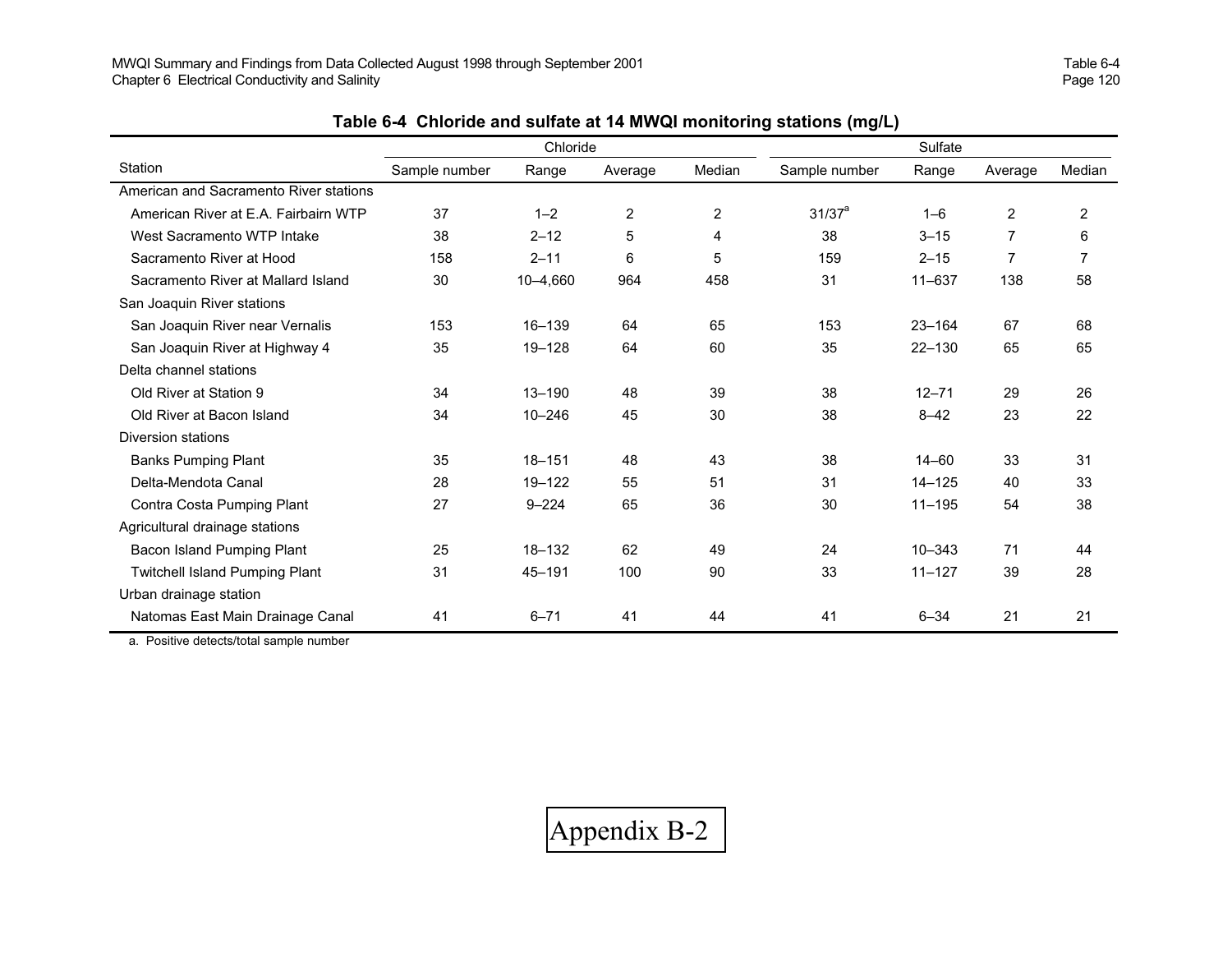|                                        |                  | Sodium       |                | Calcium+ magnesium |               |         | Sodium/(sodium + calcium + magnesium) |               |         |        |
|----------------------------------------|------------------|--------------|----------------|--------------------|---------------|---------|---------------------------------------|---------------|---------|--------|
| Station                                | Sample<br>number | Range        | Average        | Median             | Range         | Average | Median                                | Range         | Average | Median |
| American and Sacramento River stations |                  |              |                |                    |               |         |                                       |               |         |        |
| American River at E.A. Fairbairn WTP   | 37               | $2 - 3$      | $\overline{2}$ | $\overline{2}$     | $5.0 - 10.0$  | 7.2     | 7.0                                   | $0.18 - 0.29$ | 0.24    | 0.23   |
| West Sacramento WTP Intake             | 38               | $5 - 16$     | 10             | 9                  | 13.8-28.9     | 19.5    | 19.0                                  | $0.26 - 0.39$ | 0.33    | 0.33   |
| Sacramento River at Hood               | 159              | $5 - 17$     | 10             | 10                 | $11.9 - 26.1$ | 18.0    | 18.0                                  | $0.25 - 0.42$ | 0.35    | 0.35   |
| Sacramento River at Mallard Island     | 35               | $11 - 3,060$ | 697            | 314                | 17.0-501.1    | 121.4   | 64.0                                  | $0.38 - 0.88$ | 0.73    | 0.83   |
| San Joaquin River stations             |                  |              |                |                    |               |         |                                       |               |         |        |
| San Joaquin River near Vernalis        | 159              | $18 - 135$   | 59             | 60                 | $16.0 - 80.0$ | 37.9    | 39.0                                  | $0.51 - 0.64$ | 0.59    | 0.58   |
| San Joaquin River at Highway 4         | 37               | $20 - 104$   | 59             | 56                 | 18.0-63.0     | 40.1    | 41.0                                  | $0.51 - 0.66$ | 0.58    | 0.58   |
| Delta channel stations                 |                  |              |                |                    |               |         |                                       |               |         |        |
| Old River at Station 9                 | 38               | $16 - 112$   | 42             | 35                 | 17.0-42.0     | 27.6    | 27.5                                  | $0.45 - 0.75$ | 0.57    | 0.55   |
| Old River at Bacon Island              | 38               | $13 - 147$   | 41             | 27                 | $15.3 - 41.0$ | 25.1    | 24.0                                  | $0.42 - 0.78$ | 0.56    | 0.53   |
| Diversion stations                     |                  |              |                |                    |               |         |                                       |               |         |        |
| <b>Banks Pumping Plant</b>             | 37               | $18 - 91$    | 41             | 36                 | $20.0 - 40.0$ | 27.6    | 26.0                                  | $0.46 - 0.72$ | 0.57    | 0.56   |
| Delta-Mendota Canal                    | 31               | $18 - 102$   | 47             | 42                 | $20.0 - 60.0$ | 31.5    | 30.0                                  | $0.47 - 0.70$ | 0.58    | 0.57   |
| Contra Costa Pumping Plant             | 30               | $12 - 188$   | 59             | 37                 | $16.4 - 82.0$ | 34.8    | 30.0                                  | $0.41 - 0.73$ | 0.58    | 0.56   |
| Agricultural drainage stations         |                  |              |                |                    |               |         |                                       |               |         |        |
| Bacon Island Pumping Plant             | 25               | $20 - 88$    | 48             | 46                 | 21.0-133.0    | 45.0    | 39.0                                  | $0.40 - 0.61$ | 0.53    | 0.53   |
| <b>Twitchell Island Pumping Plant</b>  | 35               | $38 - 132$   | 72             | 64                 | $23.0 - 86.0$ | 40.7    | 36.0                                  | $0.53 - 0.71$ | 0.64    | 0.64   |
| Urban drainage station                 |                  |              |                |                    |               |         |                                       |               |         |        |
| Natomas East Main Drainage Canal       | 41               | $8 - 50$     | 35             | 38                 | $12.0 - 53.0$ | 32.6    | 30.0                                  | $0.36 - 0.65$ | 0.51    | 0.50   |

## **Table 6-5 Summary of sodium, calcium, and magnesium at 14 MWQI monitoring stations**<sup>a</sup>

a. Data unit is mg/L except for the unitless sodium/(sodium + calcium + magnesium) ratio.

×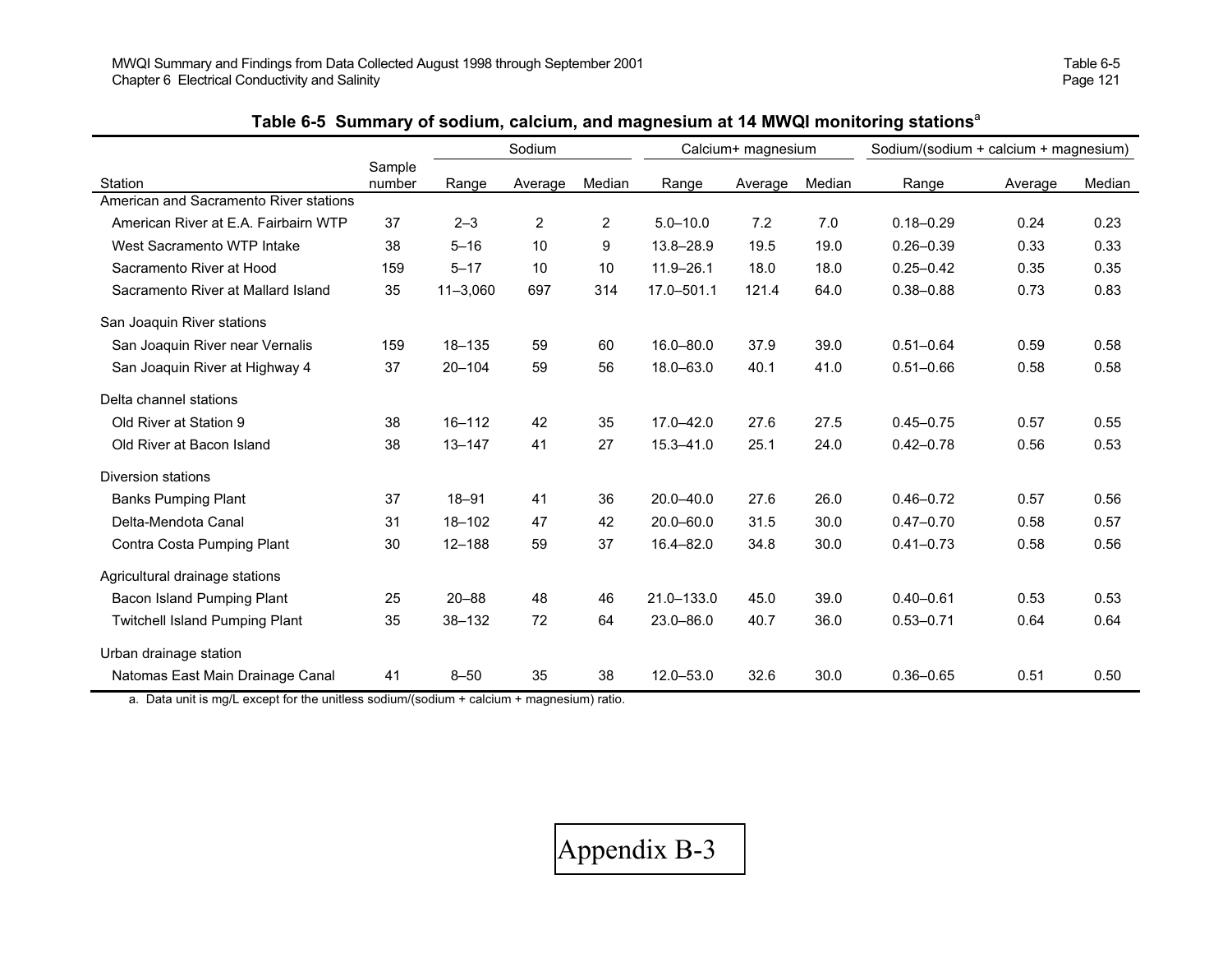|                                        |                  |              | Data         |                                                                                |         |        |  |
|----------------------------------------|------------------|--------------|--------------|--------------------------------------------------------------------------------|---------|--------|--|
|                                        |                  |              | Majority     | dispersion                                                                     |         |        |  |
| Station                                | Sample<br>number | Range        | data range   | ( IQR)<br>----------------------------mg/L as CaCO3--------------------------- | Average | Median |  |
|                                        |                  |              |              |                                                                                |         |        |  |
| American and Sacramento River stations |                  |              |              |                                                                                |         |        |  |
| American River at E.A. Fairbairn WTP   | 37               | $14 - 30$    | $14 - 27$    | $18 - 23$                                                                      | 21      | 21     |  |
| West Sacramento WTP Intake             | 38               | $42 - 90$    | $47 - 78$    | $52 - 67$                                                                      | 60      | 59     |  |
| Sacramento River at Hood               | 160              | $35 - 81$    | $42 - 71$    | $49 - 61$                                                                      | 55      | 55     |  |
| Sacramento River at Mallard Island     | 34               | $52 - 1,858$ | $54 - 1,319$ | $73 - 519$                                                                     | 423     | 221    |  |
| San Joaquin River Stations             |                  |              |              |                                                                                |         |        |  |
| San Joaquin River near Vernalis        | 159              | 48-245       | 60-184       | $85 - 155$                                                                     | 123     | 129    |  |
| San Joaquin River at Highway 4         | 36               | $55 - 193$   | $57 - 181$   | 99-150                                                                         | 122     | 127    |  |
| Delta channel stations                 |                  |              |              |                                                                                |         |        |  |
| Old River at Station 9                 | 38               | $51 - 131$   | 58-124       | $71 - 102$                                                                     | 86      | 87     |  |
| Old River at Bacon Island              | 38               | 46-138       | $52 - 122$   | $62 - 93$                                                                      | 79      | 74     |  |
| Diversion stations                     |                  |              |              |                                                                                |         |        |  |
| <b>Banks Pumping Plant</b>             | 37               | $61 - 127$   | 63-114       | 68-100                                                                         | 86      | 83     |  |
| Delta-Mendota Canal                    | 31               | 60-184       | 63-153       | 79-109                                                                         | 98      | 91     |  |
| Contra Costa Pumping Plant             | 30               | $50 - 270$   | $54 - 238$   | 66-147                                                                         | 111     | 94     |  |
| Agricultural drainage stations         |                  |              |              |                                                                                |         |        |  |
| Bacon Island Pumping Plant             | 25               | 64-403       | 66-262       | 89-172                                                                         | 136     | 118    |  |
| <b>Twitchell Island Pumping Plant</b>  | 35               | $72 - 261$   | 79-258       | 89-133                                                                         | 126     | 113    |  |
| Urban drainage station                 |                  |              |              |                                                                                |         |        |  |
| Natomas East Main Drainage Canal       | 41               | $36 - 165$   | $57 - 145$   | $80 - 120$                                                                     | 97      | 86     |  |

# **Table 7-3 Summary of hardness at 14 MWQI monitoring stations**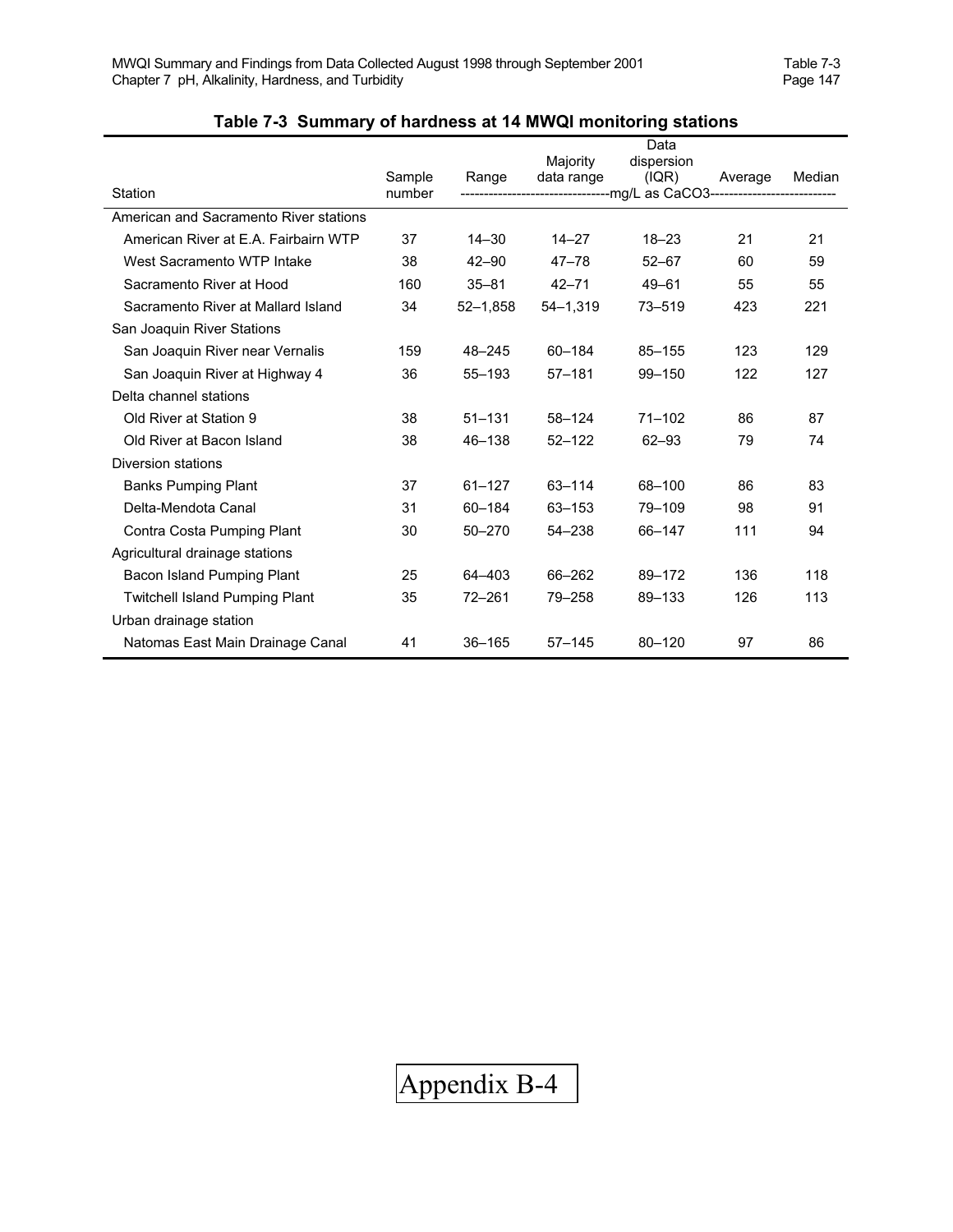| Station                                | Positive detects/<br>sample number | Range<br>---------------------mg NO <sub>3</sub> /L---------------- | Average | Median |
|----------------------------------------|------------------------------------|---------------------------------------------------------------------|---------|--------|
| American and Sacramento River stations |                                    |                                                                     |         |        |
| American River at E.A. Fairbairn WTP   | 9/25                               | $0.1 - 0.8$                                                         | 0.3     | 0.2    |
| West Sacramento WTP Intake             | 25/26                              | $0.1 - 0.8$                                                         | 0.4     | 0.4    |
| Sacramento River at Hood               | 112/113                            | $0.1 - 12.4$                                                        | 0.8     | 0.5    |
| Sacramento River at Mallard Island     | 23/23                              | $0.9 - 8.2$                                                         | 1.7     | 1.4    |
| San Joaquin River stations             |                                    |                                                                     |         |        |
| San Joaquin River near Vernalis        | 112/112                            | $1.6 - 28.0$                                                        | 6.4     | 6.4    |
| San Joaquin River at Highway 4         | 25/25                              | $2.8 - 9.3$                                                         | 6.0     | 6.1    |
| Delta channel stations                 |                                    |                                                                     |         |        |
| Old River at Station 9                 | 26/26                              | $0.5 - 9.5$                                                         | 2.5     | 1.8    |
| Old River at Bacon Island              | 25/25                              | $0.1 - 6.4$                                                         | 1.8     | 1.4    |
| Diversion stations                     |                                    |                                                                     |         |        |
| <b>Banks Pumping Plant</b>             | 28/28                              | $0.4 - 8.0$                                                         | 2.7     | 2.7    |
| Delta-Mendota Canal                    | 20/20                              | $1.6 - 9.8$                                                         | 3.4     | 2.9    |
| Contra Costa Pumping Plant             | 22/22                              | $0.3 - 8.2$                                                         | 2.4     | 1.5    |
| Agricultural drainage stations         |                                    |                                                                     |         |        |
| Bacon Island Pumping Plant             | 14/19                              | $0.4 - 13$                                                          | 3.8     | 2.8    |
| <b>Twitchell Island Pumping Plant</b>  | 23/23                              | $0.1 - 12$                                                          | 2.8     | 1.1    |
| Urban drainage station                 |                                    |                                                                     |         |        |
| Natomas East Main Drainage Canal       | 36/36                              | $1.8 - 21.0$                                                        | 10.0    | 9.4    |

#### **Table 8-5 Summary of nitrate at 14 MWQI stations**

Note: Nitrate was determined by Standard Method 4500 except at NEMDC where EPA Method 300 was used.

### **Table 8-6 Summary of nutrient data at the Banks Pumping Plant**

|                       | Ammonia<br>(mq N/L) | Nitrate + nitrite<br>(mq N/L) | Kjeldahl nitrogen<br>(mq N/L) | Orthophosphorus | Total P<br>$(mg P/L)$ --------------- |
|-----------------------|---------------------|-------------------------------|-------------------------------|-----------------|---------------------------------------|
| Detects/sample number | 29/29               | 29/29                         | 29/29                         | 29/29           | 29/29                                 |
| Range                 | $0.02 - 0.15$       | $0.13 - 1.20$                 | $0.3 - 0.8$                   | $0.04 - 0.15$   | $0.07 - 0.16$                         |
| Average               | 0.06                | 0.57                          | 0.5                           | 0.07            | 0.11                                  |
| Median                | 0.05                | 0.51                          | 0.4                           | 0.06            | 0.10                                  |